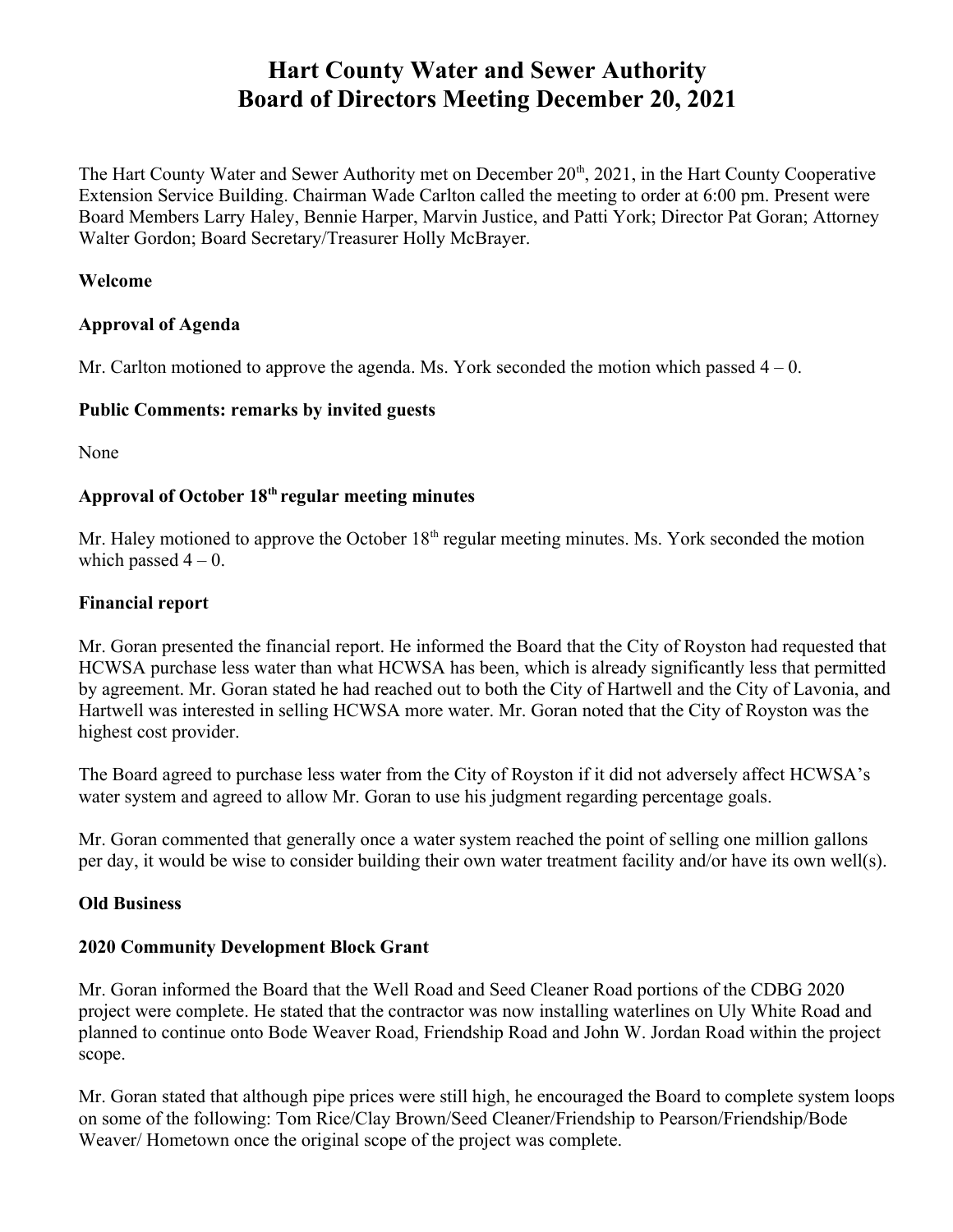#### **2022 Community Development Block Grant target area, including Mount Olivet Road, Cleveland Mill Road, Pineview Lane, Oaktree Lane, Reno Drive**

Mr. Goran stated that surveys were still being collected and expressed concerns in meeting the 70% LMI requirements. He also stated that the application deadline had been delayed until June 1, 2022.

Mr. Harper arrived at this time.

#### **New Business**

#### **Request for water service – Hickory Crossing Road between Elberton Highway and Hodges Mill Road**

Mr. Goran reminded the Board of the recent water service request for a portion of Hickory Crossing Road. Mr. Goran presented a rough cost estimate of \$337,562.80. He said that commitment letters had been mailed in July of 2020 to an area that included Hickory Crossing Road and that seven Hickory Crossing Road residents had responded positively at that time.

No residents were present; No action was taken.

#### **Fiscal year 2021 audit**

Mr. Goran informed the Board that copies of the final audit were available. He said that it was a favorable audit with two findings that will likely continue due to HCWSA's small staff size.

Mr. Goran noted that the bad debt expense for FY21 totaled \$1,152.00 which is extremely low compared to other utilities. He also noted that "net cash provided by operating activities", which is a key financial indicator, was \$704,608.

#### **Director's Comments**

Mr. Goran informed the Board of a recent theft of supplies, specifically brass/bronze items, and that a police report had been filed. Mr. Goran asked whether or not to press charges if an arrest was made. The Board agreed to press charges if the opportunity presented itself.

Mr. Goran updated the Board on the progress of the Hart County Industrial Building Authority's Gateway III Sewer Expansion project. He reminded the Board that he was the project manager although this was not a HCWSA-funded project and that the lift station, force main and all appurtenances would become HCWSA's asset once the project was complete. Mr. Goran noted the considerable amount of time Authority staff has spent on this project. He also noted that there will be costs to "exercise" the lift station periodically as there will likely be no retail customers at the time the facility goes into operation.

Mr. Goran discussed the continuing issues with increased pipe prices, delays in delivery, and lack of availability.

#### **Members' Comments**

None